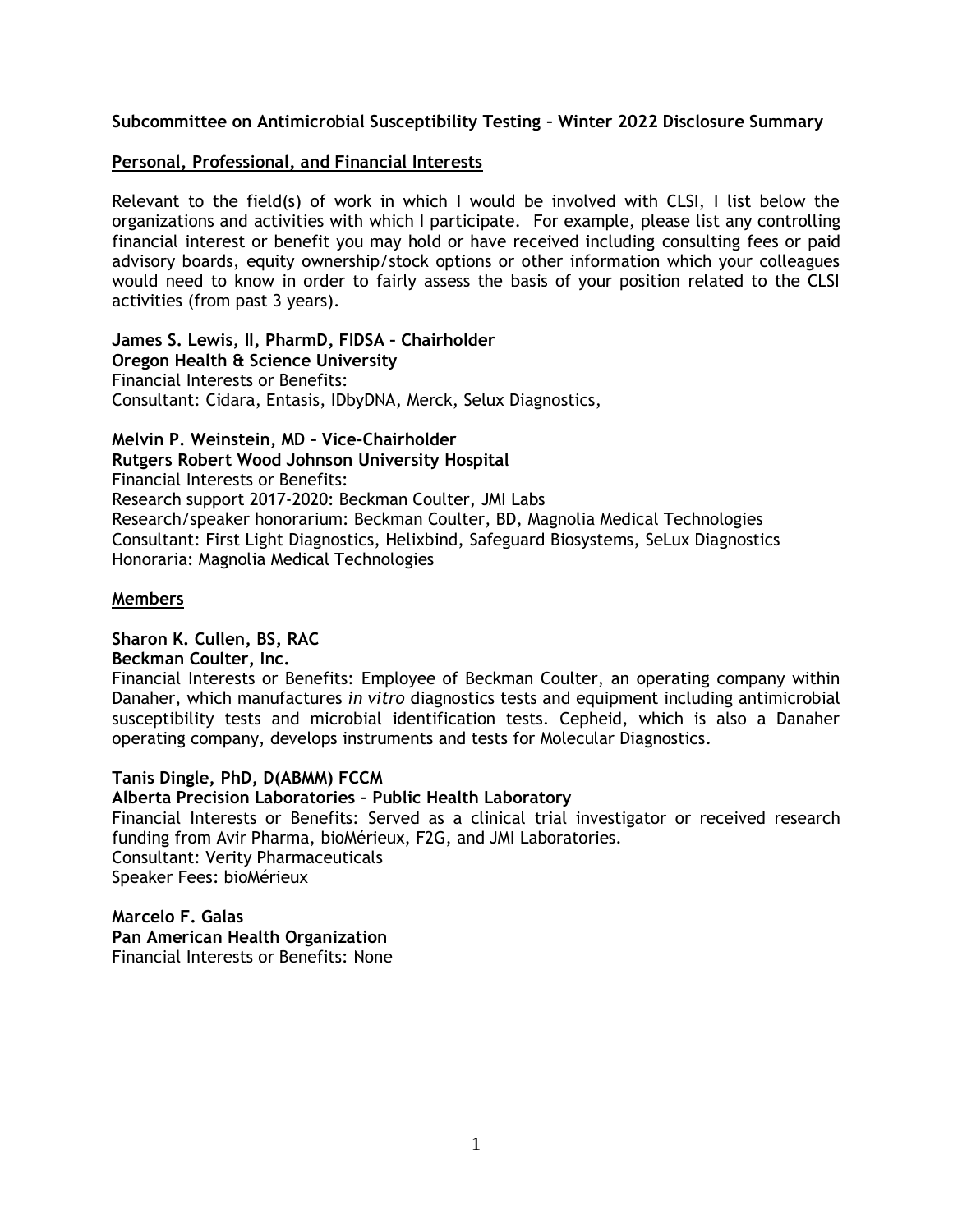## **Romney M. Humphries, PhD D(ABMM), FIDSA**

**Vanderbilt University Medical Center** Financial Interests or Benefits: Stock, Accelerate Diagnostics Consultant: IHMA, Melinta, Merck, NGD Diagnostics, Pattern Biosciences, Qiagen, Qpex, Specific Diagnostics, ThermoFisher,Torus Research Funding: IHMA, Momentum Biosciences Editor Stipend: Journal of Clinical Microbiology Member of CAP Microbiology Committee Vice chair, IDSA Diagnostics Committee

**Thomas J. Kirn, Jr., MD, PhD Rutgers Robert Wood Johnson Medical School** Financial Interests or Benefits: Honoraria: Accelerate Diagnostics, BD, Roche, T2 Biosystems

**Brandi Limbago, PhD Centers for Disease Control and Prevention** Financial Interests or Benefits: None

**Amy J. Mathers, MD, D(ABMM) University of Virginia Medical Center** Financial Interests or Benefits: Consultant for Accelerate Diagnostics, AMRServices, and SeLux Diagnostics Advisory Board: Biopharma, Cepheid, Melinta Therapeutics, Merck, Qpex Shionogi, Venatorx **Pharmaceuticals** 

**Virginia M. Pierce, MD Massachusetts General Hospital** Financial Interests or Benefits: Research grant: SeLux Diagnostics, Inc.

**Sandra S. Richter, MD, D(ABMM), FIDSA** 

**Mayo Clinic (Jacksonville FL.)** Financial Interests or Benefits: Research funding: ARLG, BD Diagnostics, bioMérieux, Hologic Speaker honoraria: ASM Editor stipend: ASM (Journal of Clinical Microbiology)

**Michael J. Satlin, MD Weill Cornell Medical College** Financial Interests or Benefits: Research grants/contracts: Accelerate Diagnostics, Affinity Biosensors, Allergan, BioFire Diagnostics, bioMérieux, Merck Consultant: Shionogi Data and Safety Monitoring Board: Spero Therapeutics

**Audrey N. Schuetz, MD, MPH, D(ABMM) Mayo Clinic (Rochester, MN)** Financial Interests or Benefits: Employee of Mayo Clinic Laboratories Scientific Advisory Board: Pattern Bioscience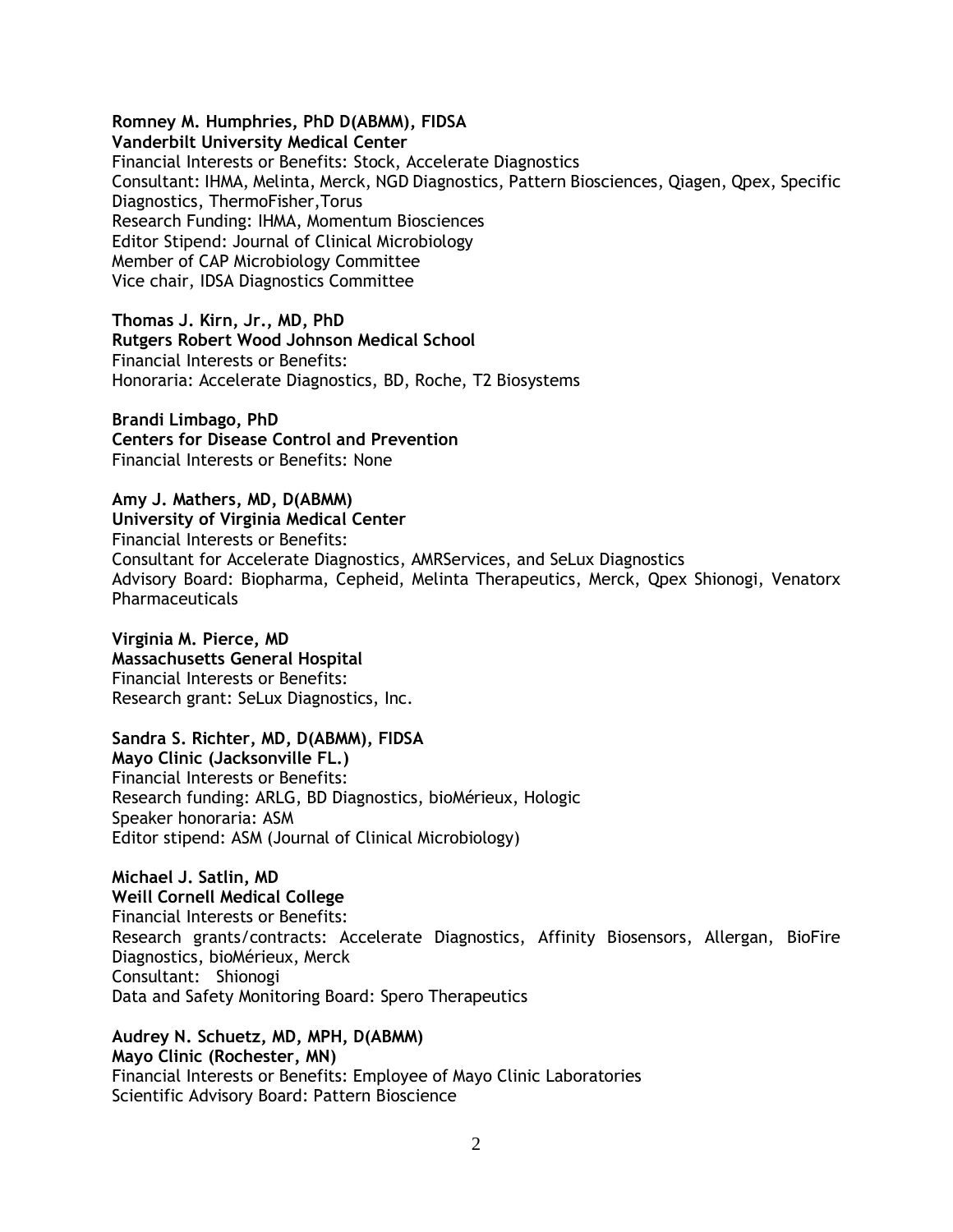**Susan Sharp, PhD, D(ABMM), F(AAM) Copan Diagnostics, Inc.**  Financial Interests or Benefits: None

**Patricia (Trish) Simner, PhD, D(ABMM) Johns Hopkins** Financial Interests or Benefits: Research Funding: Affinity Biosensors, BD Diagnostics, OpGen, Inc., Qiagen Consultant: BD Diagnostics, GeneCapture, OpGen, Inc., Shionogi Inc. Speakers Honoraria: GenMark Dx Member of the Microbiology Resource Committee of the College of American Pathologists Editor Stipend: Journal of Clinical Microbiology, Manual of Clinical Microbiology, Clinical Microbiology Procedures Handbook

## **Advisors**

**Tanaya Bhowmick, MD Rutgers Robert Wood Johnson Medical School** Financial Interests or Benefits: Clinical Trials: Gilead

**April Bobenchik, PhD, D(ABMM)**

**Penn State Milton S. Hershey Medical Center** Financial Interests or Benefits: Research funding: JMI Laboratories, National Institutes of Health (NIH), Quidel

# **Carey Ann Burnham, PhD, D(ABMM)**

**Washington University School of Medicine**

**Financial Interests or Benefits:** 

Editor: Journal of Clinical Microbiology, Clinical Microbiology Newsletter, Clinical Microbiology Procedures Handbook

Research Grants: BioFire, bioMeriéux, Centers for Disease Control and Prevention (CDC), Cepheid, Luminex, National Institutes of Health (NIH), Qiagen, SeLux, Thermo Fisher Consulting: Beckman Coulter, BioFire, Bio Rad Laboratories, Cepheid, Pattern, Roche, SeLux, Viosera,

Speaker Fees: BioFire, bioMerieux, MedaVira, Roche

# **Shelley Campeau, PhD, D(ABMM) Accelerate Diagnostics Inc.**

Financial Interests or Benefits: Employee and shareholder of Accelerate Diagnostics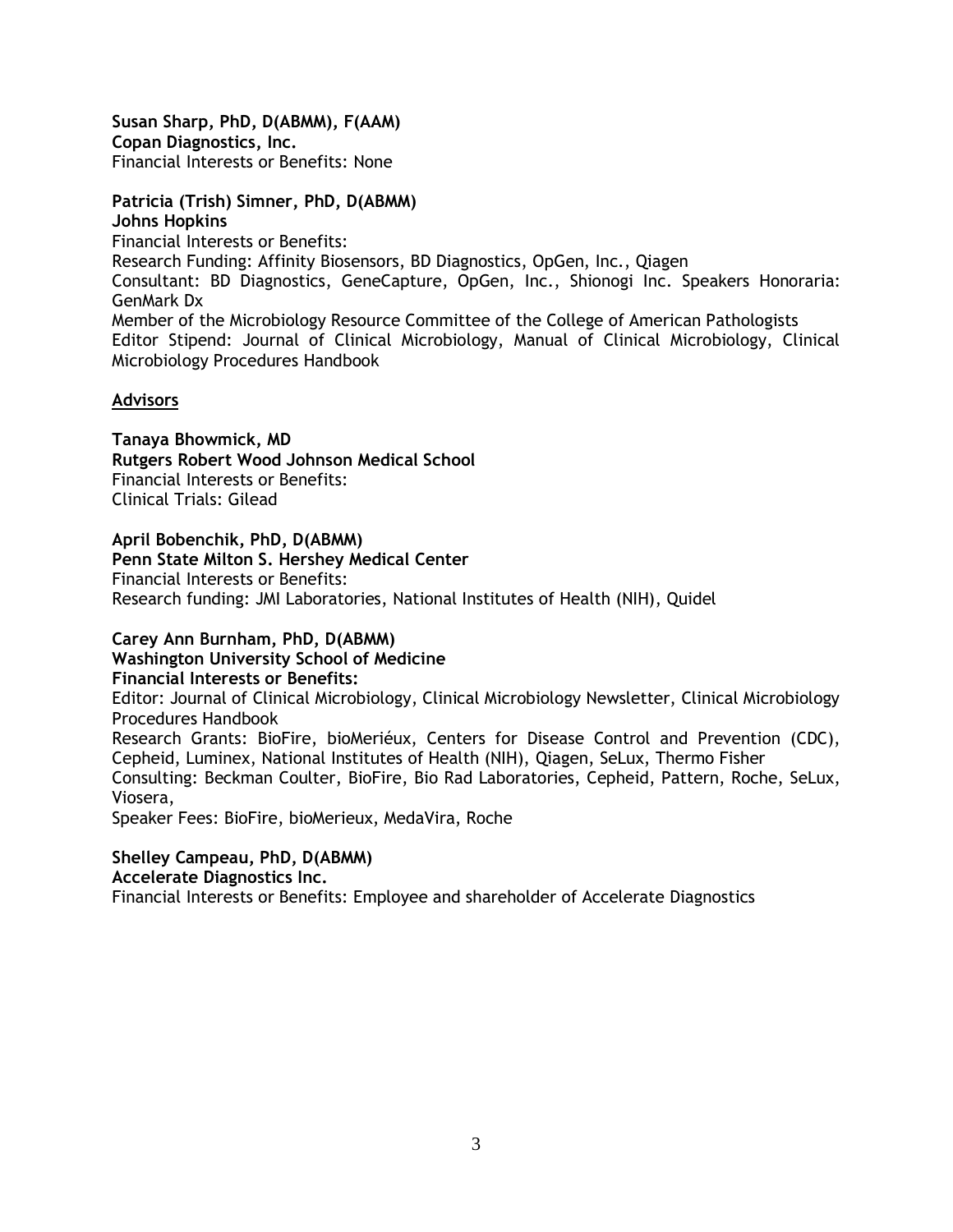# **Mariana Castanheira, PhD**

#### **JMI Laboratories**

Financial Interests or Benefits:

JMI Laboratories contracted to perform services in 2020 for Affinity Biosensors, Allergan, Amicrobe, Inc., Amplyx Pharma, Artugen Therapeutics USA, Inc., Astellas, Basilea, Beth Israel Deaconess Medical Center, BIDMC, bioMerieux, Inc., BioVersys Ag, Bugworks, Cidara, Cipla, Contrafect, Cormedix, Crestone, Inc., Curza, CXC7, Entasis, Fedora Pharmaceutical, Fimbrion Therapeutics, Fox Chase, GlaxoSmithKline, Guardian Therapeutics, Hardy Diagnostics, IHMA, Janssen Research & Development, Johnson & Johnson, Kaleido Biosciences, KBP Biosciences, Luminex, Matrivax, Mayo Clinic, Medpace, Meiji Seika Pharma Co., Ltd., Melinta, Menarini, Merck, Meridian Bioscience Inc., Micromyx, MicuRx, N8 Medical, Nabriva, National Institutes of Health, National University of Singapore, North Bristol NHS Trust, Novome Biotechnologies, Paratek, Pfizer, Prokaryotics Inc., QPEX Biopharma, Rhode Island Hospital, RIHML, Roche, Roivant, Salvat, Scynexis, SeLux Diagnostics, Shionogi, Specific Diagnostics, Spero, SuperTrans Medical LT, T2 Biosystems, The University of Queensland, Thermo Fisher Scientific, Tufts Medical Center, Universite de Sherbrooke, University of Iowa, University of Iowa Hospitals and Clinics, University of Wisconsin, UNT System College of Pharmacy, URMC, UT Southwestern, VenatoRx, Viosera Therapeutics, and Wayne State University. There are no speakers' bureaus or stock options to declare.

# **Sanchita Das, MD, D(ABMM) National Institutes of Health, Department of Laboratory Medicine** Financial Interests or Benefits: None Editorial board: Journal of Clinical Microbiology

# **German Esparza, BSc**

#### **Proasecal LTD**

Financial Interests or Benefits: Consultant: Beckman-Coulter, bioMérieux, Merck, Pfizer Speakers Honoraria: bioMérieux, Cepheid, Roche Diagnostics Advisory Board: bioMérieux, Merck, Pfizer

**Christian G. Giske, MD, PhD**

**Karolinska University Hospital, Solna**

Financial Interests or Benefits: Has received speaker's honoraria from AstraZeneca, Cepheid, Curetis, Meda, Pfizer**.**

**Howard Gold, MD, FIDSA Beth Israel Deaconess Medical Center** Financial Interests or Benefits: None

**Janet A. Hindler, MCLS, MT(ASCP) Los Angeles County Department of Health** Financial Interests or Benefits: None

**Maria Karlsson, PhD Centers for Disease Control and Prevention** Financial Interests or Benefits: None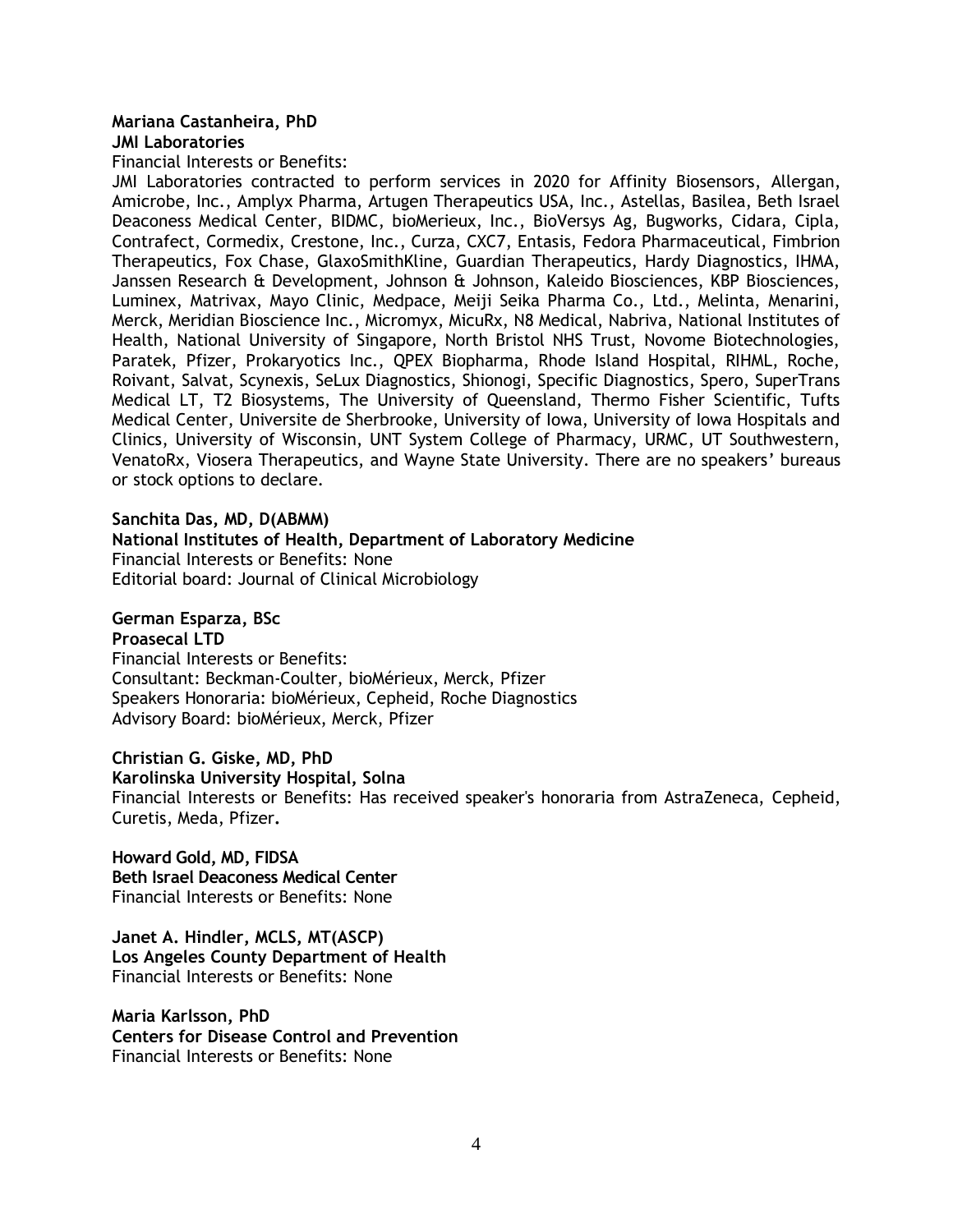**Joseph L. Kuti, PharmD, FIDP Hartford Hospital** Financial Interests or Benefits: Consultant: bioMérieux, Nabriva, Paratek Research Funding: bioMérieux, Contrafect, FDA, Merck & Co, Roche Diagnostics, Shionogi, Spero, Summit Speaker's Honoraria: Allergan, bioMérieux, Pfizer **Joseph Lutgring, MD Centers for Disease Control and Prevention** Financial Interests or Benefits: None

**Linda A. Miller, PhD CMID Pharma Consulting, LLC** Financial Interests or Benefits: Consultant to Boston Pharmaceuticals Inc., Nabriva Therapeutics; F2G Ltd., CAIRD-Hartford Hospital, CARB-X Advisor; Former employee of GlaxoSmithKline

**Stephanie L. Mitchell, PhD, D(ABMM) Cepheid** Financial Interests or Benefits:

**Greg Moeck, PhD Venatorx Pharmaceuticals** Financial Interests or Benefits: Employee of Venatorx Pharmaceuticals

## **Navaneeth Narayanan, PharmD, MPH**

**Ernest Mario School of Pharmacy, Rutgers University** Financial Interests or Benefits: Speakers Bureau: Astellas Pharma Research grants/contracts: Astellas Pharma, Merck

# **Kiyofumi Ohkusu, PhD**

**Tokyo Medical University** Financial Interests or Benefits: Advisory Board: Miroku Medical Laboratories, SRL Inc. Japan, Tauns Laboratories Inc.

## **Robin Patel, MD**

## **Mayo Clinic (Rochester, MN)**

Financial Interests or Benefits: Employee of Mayo Clinic Grants: Biofire, Contrafect, TenNor Therapeutics Limited . Consultant: CARB-X, Curetis, Day Zero Diagnostics, 1928 Diagnostics, Mammoth Biosciences, Next Gen Diagnostics, PathoQuest, PhAST, Qvella, Selux Dx, Specific Technologies, Torus; monies are paid to Mayo Clinic. Consultant: Netflix Patents: *Bordetella pertussis*/*parapertussis* PCR Device/method for sonication with royalties paid by Samsung to Mayo Clinic Anti-biofilm substance Editor's stipend: IDSA Honoraria: NBME, Up-to-Date, The Infectious Diseases Board Review Course